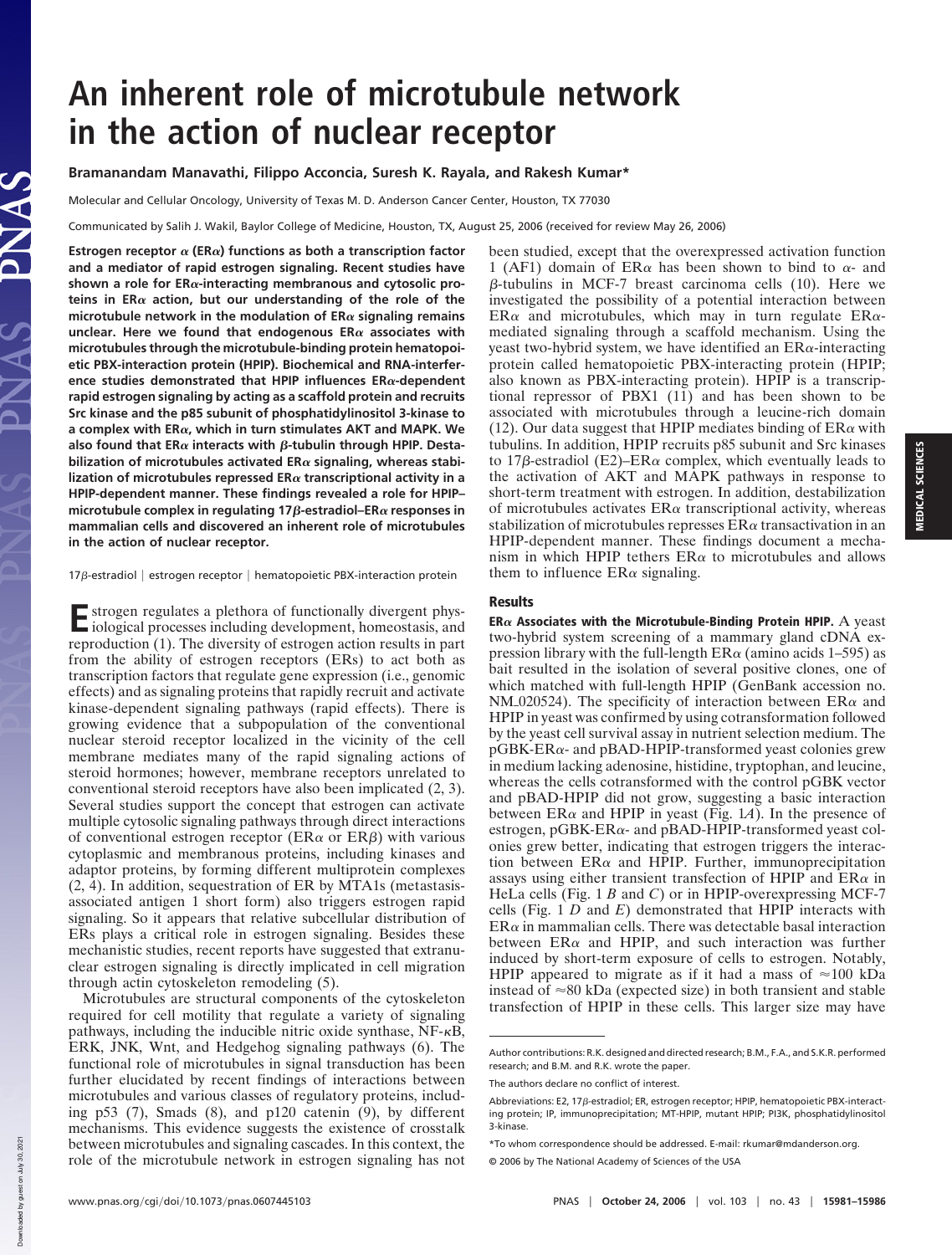

Fig. 1. ER<sub>«</sub> interacts with HPIP. (A) A yeast survival assay shows the growth of yeast cells on nutrient selection medium, either in -LT or -AHLT, transformed with ER<sub>«</sub> and HPIP plasmids. -LT, lack of leucine and tryptophan; -AHLT, lack of adenosine, histidine, leucine, and tryptophan. (B and C) Interaction between T7-ERα and Flag-HPIP in HeLa cells treated with E2 (10 nM) for 5 min. IP, immunoprecipitation. (D and E) Interaction between HPIP and ERα in T7-HPIPoverexpressing MCF-7 cells treated with E2 (10 nM) for 5 min. (F and G) GST pull-down assays show the minimal interacting regions between HPIP and ERa. AF1, activation function 1 domain; DBD, DNA-binding domain; H, hinge region; AF2, activation function 2 domain. (*H*) Interaction of wild-type HPIP (WT-HPIP) but not mutant HPIP (MT-HPIP) with  $ER\alpha$  in MCF-7 cells.

been the result of posttranslational modification of HPIP, because its amino acid sequence suggests the presence of three potential glycosylation sites (Fig. 7*B*, which is published as supporting information on the PNAS web site). Consistent with immunoprecipitation results, confocal analysis also suggested a strong cytoplasmic colocalization of transiently transfected HPIP with  $ER\alpha$  in HeLa cells in the presence of estrogen (Fig. 8*A*, which is published as supporting information on the PNAS web site).

Further interaction studies with deletion mutants of  $ER\alpha$  and HPIP identified the region of  $ER\alpha$  that mediates HPIP binding as amino acids 410–731 in the C-terminal AF2 domain and hinge region of  $\text{ER}\alpha$  (Fig. 1 *F* and *G* and Fig. 8 *B* and *C*). Because HPIP contains an LASLL sequence (LXXLL motif or nuclear receptor-interacting motif) within amino acids 615–619, we replaced the leucines with alanines. Coimmunoprecipitation analysis revealed that the LASLL motif is indeed involved in the association between HPIP and  $ER\alpha$  because mutant HPIP did not interact efficiently with  $ER\alpha$  (Fig. 1*H*). All together, these results suggest that  $ER\alpha$  interacts with HPIP in mammalian cells.

HPIP Modulates  $ER\alpha$ -Mediated Estrogen Rapid Signaling. Because HPIP is expressed in a variety of breast cancer cell lines (Fig. 7*A*), we sought to characterize the physiological consequences of the interaction between  $ER\alpha$  and HPIP. Analysis of motif scan (http://scansite.mit.edu) of HPIP amino acid sequence revealed that HPIP carries a number of PXXP motifs located in both the N and C termini (Fig. 7 *B* and *C*). In general, PXXP motifs mediate interaction with the Src homology-3 domains present in multiple signal-transducing molecules (13). This information led us to hypothesize that HPIP induces cell survival through the PXXP motifs. Indeed, overexpression of HPIP in MCF-7 cells (Fig. 9*A*, which is published as supporting information on the PNAS web site) increased phosphorylation of AKT at Ser-473 (activated AKT) and correspondingly increased the phosphorylation of its substrate  $GSK3-\beta$  at Ser-9 and also phosphorylation of MAPK by at least 3- to 4-fold over control pcDNA-expressing MCF-7 cells (Fig. 9*B*). Conversely, depletion of HPIP by HPIPspecific siRNA in MCF-7 cells decreased the phosphorylation of AKT and GSK3- $\beta$ , demonstrating that HPIP is required for AKT activation (Fig. 9*C*).



**Fig. 2.** HPIP is required for E2-induced ER $\alpha$ -mediated activation of AKT and MAPK. (A) Effect of ICI182,780 on the activation of AKT and MAPK in either pcDNAor WT-HPIP-transfected MCF-7 cells upon E2 treatment for 15 min. Numbers beneath each lane indicate fold increase in the activation of either AKT or MAPK relative to control. (*B*) Activation of AKT and MAPK in MCF-7 cells transfected with pcDNA, WT-HPIP, or MT-HPIP in response to E2. (*C*) Effect of HPIP-specific siRNA upon E2 (10 nM, 15 min) effect on signaling proteins. Con siRNA, control siRNA.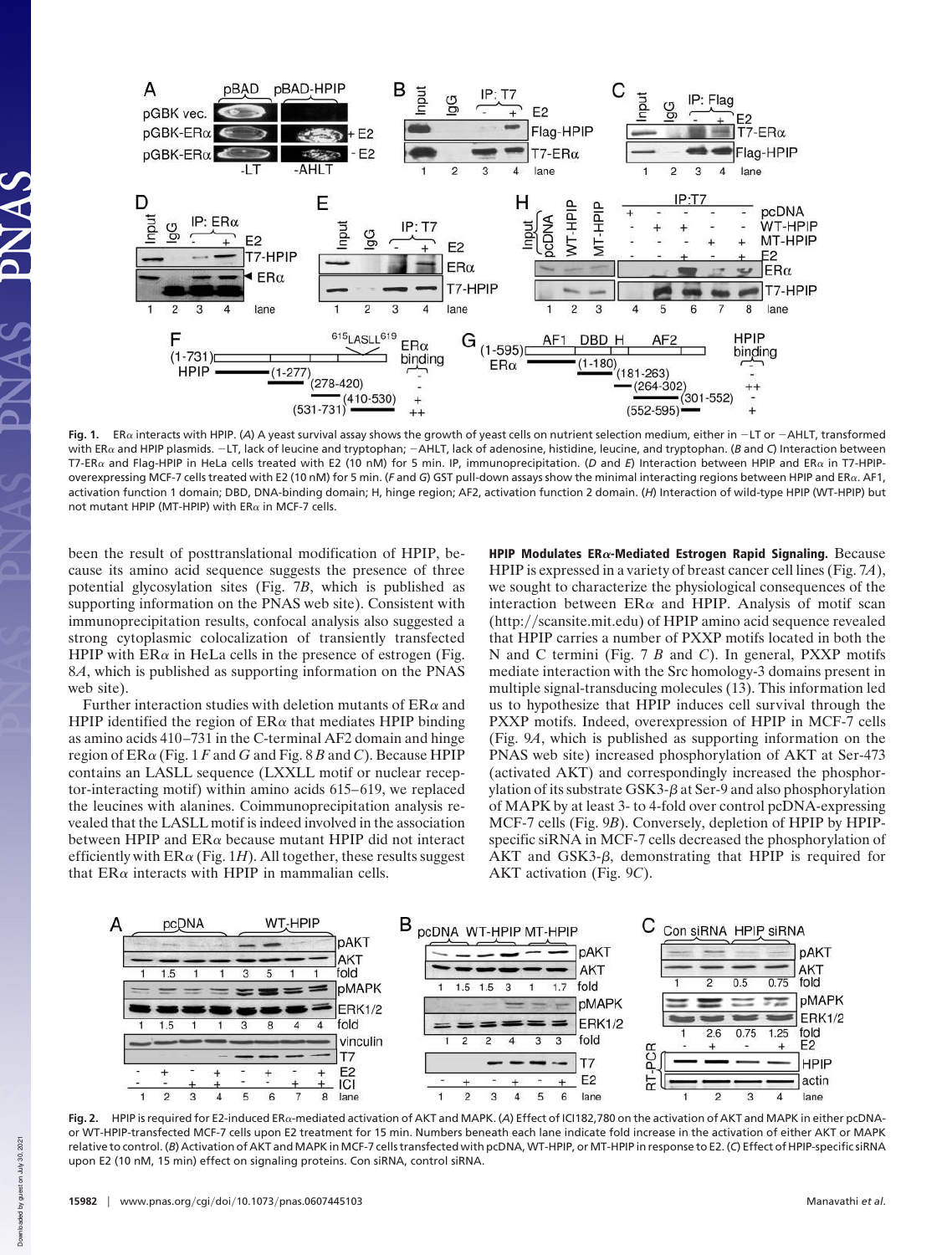On the basis of the above findings that the HPIP associates with  $ER\alpha$  in the cytoplasm and overexpression of HPIP promotes AKT and MAPK signaling, we hypothesized that HPIP participates in estrogen-mediated rapid signaling. Previous studies have shown that short-term estrogen treatment triggers the activation of the Src/phosphatidylinositol 3-kinase (PI3K)/AKT pathway in MCF-7 cells (14). Indeed, we found a significant enhancement of AKT and MAPK activation in the HPIPoverexpressing MCF-7 cells relative to the control pcDNAoverexpressing cells in response to short-term (15 min) estrogen treatment (Fig. 2*A*). This activation of AKT and MAPK could be inhibited by ICI182,780, an antiestrogen, suggesting that the HPIP-mediated estrogen-induced rapid cytoplasmic estrogen signaling is  $ER\alpha$ -dependent (Fig. 2A). Consistent with this result, there is a weak activation or loss of activation of MAPK and AKT in cells transfected with LASLL mutant of HPIP compared with the cells transfected with wild type T7-HPIP suggesting that existence of functional involvement of LASLL motif in the interaction between HPIP and  $ER\alpha$  (Fig. 2*B*). Furthermore, knock-down of HPIP by HPIP siRNA in MCF-7 cells compromised the ability of estrogen to stimulate MAPK and AKT, suggesting that HPIP is required in mediating estrogen-induced ERα rapid signaling (Fig. 2*C*).

HPIP Recruits Src Kinase and p85 Subunit of PI3K to E2-ER $\alpha$  Complex. Because HPIP contains potential SH3 domain-interacting motifs, such as PXXP motifs, and because HPIP activates AKT and MAPK in response to estrogen (Fig. 2*A*), we next explored the possibility that HPIP could recruit PI3K and Src to E2–ER $\alpha$ complex. Consistent with this idea, estrogen treatment promoted the coprecipitation of the p85 subunit of PI3K, Src kinase and  $ER\alpha$  with HPIP; however, treatment with ICI182,780 did not result in the dissociation of either p85 or Src from HPIP (Fig. 3*A*). This observation suggests that HPIP interacts with p85 and Src independent of  $ER\alpha$ , but because estrogen treatment promotes this association, implying the  $ER\alpha$  recruitment through HPIP enables a ternary complex with p85/Src. Further depletion of HPIP in MCF-7 cells by using HPIP-specific siRNA prevented the formation of  $ER\alpha$ -p85-Src complex supporting the notion that HPIP acts as scaffold or an adaptor to form such a complex (Fig. 3*B*). These results also suggest that the activation of AKT and MAPK requires such complex formation in response to estrogen. Accordingly, either treatment of pcDNA or HPIP overexpressing MCF-7 cells with the Src kinase inhibitor PP2 (Fig. 3*C*) or the PI3K inhibitor wortmannin (Fig. 3*D*) inhibited the HPIP-mediated activation of AKT and MAPK. Together these results suggest that HPIP acts as an anchor to form a complex with  $ER\alpha$ , p85, and Src that activates AKT and MAPK pathways.

HPIP Tethers ER $\alpha$  to Microtubules. Because HPIP is known to associate with microtubules (12),  $ER\alpha$  has been shown to interact with  $\alpha$ - and  $\beta$ -tubulins (10), and HPIP interacts with ER $\alpha$  (this study), we reasoned that ER $\alpha$  could associate with microtubules through HPIP. We found that T7-tagged HPIP predominantly localizes in the cytoplasm and colocalizes with  $\beta$ -tubulin (Fig. 4*A*). Immunoprecipitation combined with confocal analysis showed the association of HPIP with  $\beta$ -tubulin and  $ER\alpha$  in HPIP-expressing MCF-7 cells (Fig. 4*B* and Fig. 10*A*, which is published as supporting information on the PNAS web site). Further short-term exposure to estrogen enhances  $ER\alpha$ interaction with HPIP–microtubule complex (Fig. 4*B*, lane 4). In general,  $ER\alpha$  distribution varies from cell to cell. In MCF-7 cells,  $ER\alpha$  is primarily localized in the nucleus and a relatively small proportion is in the cytoplasm (Fig.  $10A$ ), whereas  $ER\alpha$  is predominantly localized in the cytoplasm in HepG2 cells and strongly associates with microtubules (Fig. 10*B Upper*). We next reasoned that microtubules and HPIP might regulate  $ER\alpha$ 



**MEDICAL SCIENCES** MEDICAL SCIENCES

**Fig. 3.** HPIP recruits Src and p85 to E2–ER $\alpha$  complex in response to short-term exposure to E2. (*A*) Effect of E2 (10 nM, 5 min) on the interaction among HPIP, Src, p85 of PI3K, and ER $\alpha$  in HPIP-expressing MCF-7 cells. Cells were treated with ICI182,780 (10-<sup>8</sup> M) for 3 h before E2 treatment. DL, direct lysate. (*B*) Lysates of MCF-7 cells transfected with either control or HPIP siRNA treated with E2 for 5 min were immunoprecipitated with anti-ER $\alpha$  antibody and blotted with the indicated antibodies. (*C* and *D*) Effect of either Src kinase inhibitor PP2 (*C*) or PI3K inhibitor wortmannin(D) on the activation of AKT and MAPK in MCF-7 cells overexpressing either pcDNA or WT HPIP in response to E2.

distribution in these cells. Consistent with this idea, immunoprecipitation analysis showed that treatment of HepG2 cells with nocodazole, which disrupts microtubules (Fig. 4*C*, lanes 5 and 6), or depletion of HPIP by HPIP siRNA (Fig. 4*D*, lane 5 and 6) resulted in the loss of  $ER\alpha$  and  $\beta$ -tubulin interaction but not in the cells either untreated or treated with Taxol (paclitaxel), which stabilizes microtubules (Fig.  $4C$ , lanes 3 and  $\overline{4}$ , 7 and 8). More evidently, fractionation and confocal analysis confirmed that treatment of HepG2 cells with either nocodazole or depletion of HPIP by HPIP siRNA resulted in the substantial amount of nuclear localization of  $ER\alpha$  (Figs. 4*E* and 10*B*), whereas untreated or Taxol-treated cells promoted  $ER\alpha$  accumulation in the cytoplasm (Figs. 4*E* and 10*B*). Together, these findings suggested that HPIP tethers  $ER\alpha$  to microtubules.

Consistent with coimmunoprecipitation data (Fig. 4*D*, lane 4), where p85 is also precipitated with β-tubulin along with ER $\alpha$  in response to estrogen treatment, treatment of either pcDNA- or HPIP-overexpressing MCF-7 cells with the microtubuledestabilizing agent colchicine abolished the ability of estrogen to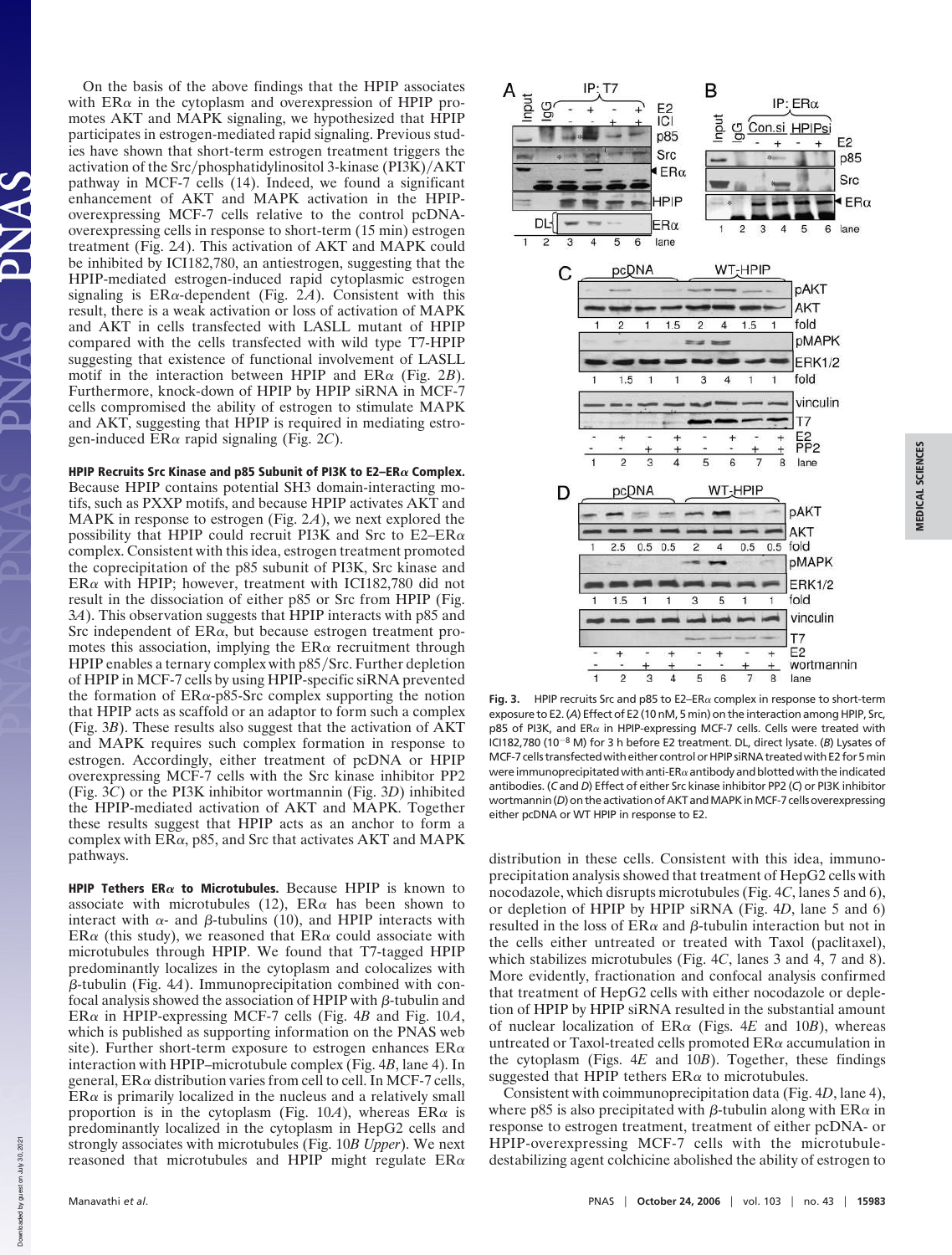

**Fig. 4.** HPIP tethers ERα to microtubules. (A) Colocalization of T7-HPIP with β-tubulin in MCF-7 cells. (*Upper*) T7-HPIP (red, labeled with rhodamine), β-tubulin (green, labeled with FITC), and Topro-3-stained DNA (blue). Indicated with white boxes are blow-ups that are shown in *Lower*. (*B*) Interaction of HPIP with β-tubulin and ERα. (C) Interaction of ERα with β-tubulin in HepG2 cells treated with E2 (10 nM, 10 min) and/or nocodazole (Noc: 4 μM, 1 h) or Taxol (1 μM, 1 h). (D) HepG2 cells transfected with control or HPIP siRNA and treated with E2 (10 nM, 15 min) were immunoprecipitated with  $\beta$ -tubulin antibody and Western blotted. (E) Nuclear translocation of ERα in either HPIP siRNA-transfected or nocodazole- (4 μM, 4 h) treated HepG2 cells. (F and G) Lysates from MCF-7 cells expressing pcDNA or HPIP treated with colchicine (col; 0.1 μM) (*F*) or Taxol (0.1 μM) (G) for 1 h before exposure to E2 (10 nM, 15 min) were blotted with the indicated antibodies.

activate AKT (Fig. 4*F*), whereas the cells treated with Taxol exhibited AKT activation (Fig. 4*G*). These findings suggest a role for microtubule integrity in the modulation of  $ER\alpha$ -dependent rapid estrogen signaling, presumably as a result of HPIP– microtubule interaction.

Depolymerization of Microtubules Induces  $ER\alpha$  Transcriptional Activity. Because HPIP is predominantly a cytoplasmic protein that interacts with both  $ER\alpha$  and microtubules, we next investigated the role of HPIP on  $ER\alpha$  transcriptional activity by using *in vitro*  $ERE$ -luc reporter assay. Indeed,  $ER\alpha$  transactivation was inhibited in MCF-7 cells transfected with wild-type HPIP, but not in cells transfected with mutant HPIP or empty vector, suggesting HPIP acts as a negative regulator of  $\text{ER}\alpha$  transcriptional activity (Fig. 5*A*). Next, we reasoned that if HPIP acts as a negative regulator of estrogen receptor nuclear signaling, then disruption of HPIP association with microtubules might augment the transcriptional activity of  $ER\alpha$ . Various cell lines, including MCF-7, ZR75, HepG2, and HeLa, were transfected with an ERE-luc reporter construct and treated with either nocodazole or Taxol in the presence or absence of E2. We found a remarkable stimulation of  $ER\alpha$  transcriptional activity by nocodazole in these cell lines (Fig. 5 *B* and *C* and Fig. 11 *A* and *B*, which is published as supporting information on the PNAS web site), whereas treatment with Taxol substantially reduced both basal and estrogen-induced luciferase activity. However E2 treatment had no further effect on ERE-luc activity in nocodazole-treated MCF-7 and ZR75 cells (Figs. 5*B* and 11*A*), whereas there was a modest increase in ERE-luc activity in nocodazoletreated HepG2 cells, which contains cytoplasmic ERα (Fig. 5*C*). Treatment of MCF-7 cells with nocodazole for 18 h in the presence or absence of estrogen followed by Taxol for an

additional 1 h reduced the ability of nocodazole to stimulate ERE-luc activity (Fig. 5*B*, lanes 7 and 8), indicating the importance of microtubule integrity in  $ER\alpha$  transcriptional activity. Notably, microtubule-affecting drugs had no effect on ERE-luc activity in  $ER\alpha$ -negative cell lines such as HeLa (Fig. 11*B*), suggesting the specificity and dependence of drug-induced upregulation of ERE-luc activity by  $ER\alpha$ .

To generalize these findings, we expanded these studies to another microtubule-depolymerizing drug, colchicine. We found a significant stimulation of ERE-luc activity in MCF-7 cells similar to that seen in cells treated with nocodazole (Fig. 11*C*). In agreement with these results, knockdown of HPIP also enhanced the ERE-luc activity by 3- to 4-fold in HepG2 cells (Fig. 5*D*). To further substantiate these findings, we carried out a chromatin immunoprecipitation (CHIP) assay in HepG2 cells. HepG2 cells were either transfected with control siRNA or HPIP siRNA or treated with nocodazole or Taxol in the presence or absence of estrogen. Because  $ER\alpha$  is predominantly localized in cytoplasm of HepG2 cells, we did not observe the recruitment of  $ER\alpha$  onto pS2 promoter, an estrogen-inducible gene, whereas either nocodazole or depletion of HPIP promoted  $ER\alpha$  recruitment onto pS2 promoter but not with Taxol (Fig. 11*D*). Together, these findings suggest that HPIP negatively regulates  $ER\alpha$  transcriptional activity by tethering it to microtubules and that microtubule-destabilizing agents enhance the  $ER\alpha$  transcriptional activity.

HPIP–ER $\alpha$  Interaction Promotes Breast Cancer Cell Motility and Tumorigenesis. Rapid estrogen signaling has been implicated in cell migration (5). To assess whether HPIP-regulated rapid estrogen signaling influences this physiological process, we examined the migration of MCF-7 cells stably expressing HPIP and pcDNA by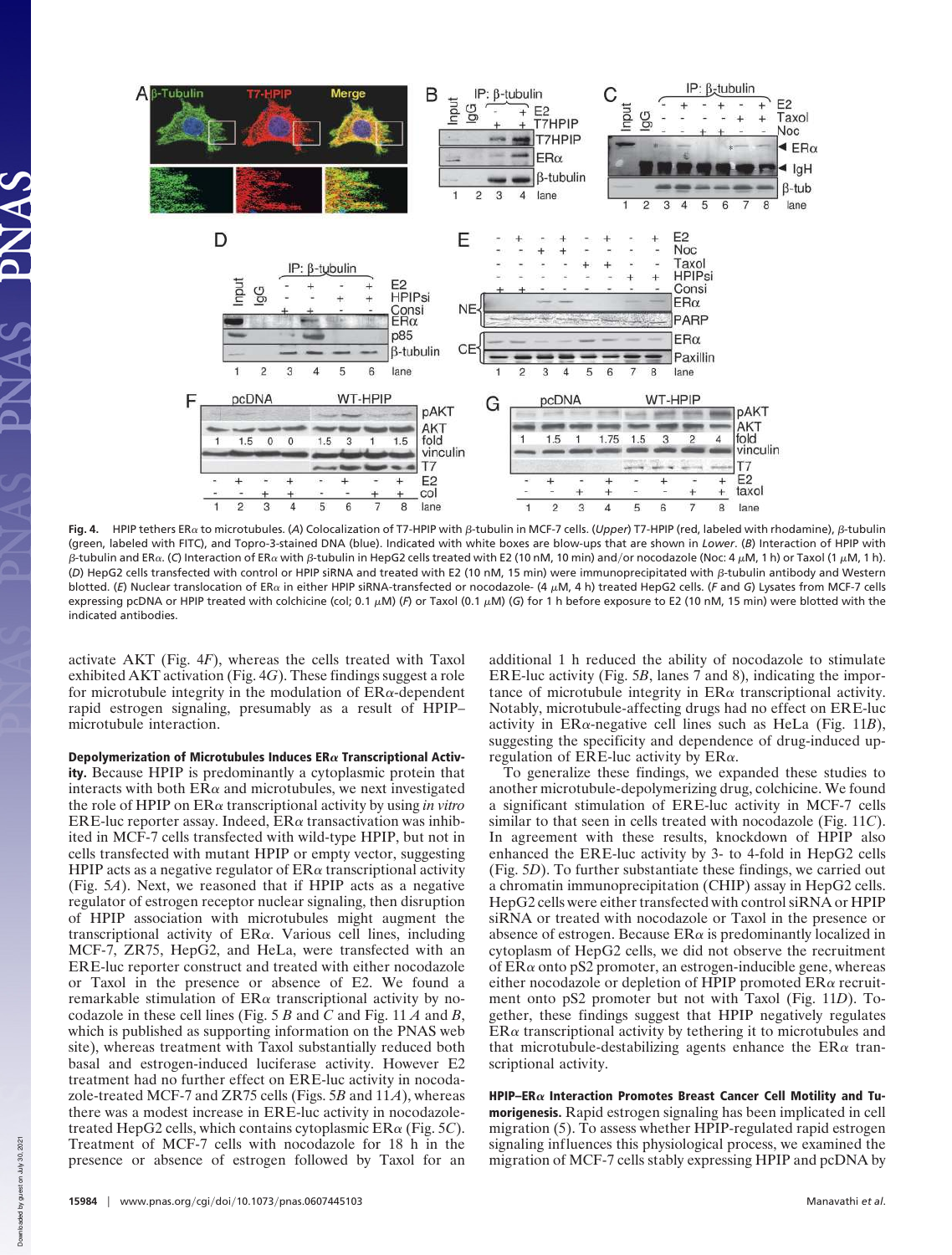

**Fig. 5.** HPIP and microtubules negatively regulate  $ER\alpha$  transcriptional activity. (*A*) Effect of T7-HPIP on ERE-luc in MCF-7 cells. (*B* and *C*) Effect of nocodazole (Noc; 4  $\mu$ M, 18 h) or Taxol (1  $\mu$ M, 18 h) on ERE-luc activity in MCF-7 cells (*B*) or in HepG2 cells (*C*). MCF7 cells were treated with Taxol for an additional 1 h in the presence of nocodazole and-or E2 (lanes 7 and 8). (*D*) Effect of control or HPIP siRNA on ERE-luc activity in HepG2 cells.

Boyden-chamber and wound-healing assays. HPIP-overexpressing cells showed enhanced motility under basal conditions; however, estrogen stimulation enhanced it further (Fig. 6*A*). Interestingly, treatment with either the Src kinase inhibitor PP2 or the PI3K inhibitor wortmannin resulted in a significant reduction in cell motility in MCF-7 cells stably expressing either HPIP or pcDNA. The antiestrogen ICI182,780 (Tocris, Ellisville, MO) also reduced the cell migration mediated by HPIP (Fig. 6*A*). Similar results were obtained when the above studies were repeated with a wound-healing assay. In this assay, HPIPoverexpressing MCF-7 cells showed significantly greater migration than the control cells in response to estrogen (Fig. 6*B* and Fig. 12*A*, which is published as supporting information on the PNAS web site). Although the HPIP-overexpressing MCF-7 cells showed elevated basal migration, they continued to respond to estrogen treatment by promoting wound closure. Overall, these results suggest a role for HPIP- and  $ER\alpha$ -dependent formation of multiprotein complex with Src/PI3K in cytoplasmic  $ER\alpha$ signaling and in estrogen-induced cell migration.

To further strengthen the physiological implications of these findings, we next examined the ability of MCF-7 cells stably expressing HPIP and pcDNA to grow in an anchorageindependent manner. HPIP clones formed more colonies than did the control pcDNA clones under both basal and estrogenstimulated conditions, in a manner sensitive to ICI182,780 (Fig. 6*C*). Consistent with these results, HPIP clones showed tumorigenic potential in nude mice (Fig. 6*D*) and activated Src, AKT, and MAPK in tumors (Fig. 12*B*). Further, histopathology diagnosis confirmed these tumors as invasive adenocarcinoma type. Together these findings suggest a close relationship between  $HPIP-ER\alpha$  interaction and enhanced AKT and MAPK activation and tumorigenesis.

### **Discussion**

Building on the previous finding that HPIP interacts with microtubules (12), we discovered that  $ER\alpha$  associates with microtubules through HPIP. Consistent with a role for microtubules in  $ER\alpha$  signaling, disruption of microtubules by nocodazole or colchicine markedly increased  $ER\alpha$  transcriptional activity, whereas microtubule stabilization by Taxol inhibited  $\text{ER}\alpha$ transcriptional activity. A previous report showed that the AF1 domain of  $ER\alpha$  interacts with  $\alpha$ - and  $\beta$ -tubulins in MCF-7 cells,



**Fig. 6.** HPIP promotes breast cancer cell motility and tumorigenesis. (*A* and *B*) Uncoated Boyden-chamber assay (*A*) cell-migration assays (*B*) were performed with HPIP- and pcDNA-MCF-7 cells treated with E2 (10 nM, 2 days). *n* 3. Con, untreated control; ICI, ICI182,780; WRT, wortmannin. (*C*) Anchorageindependent growth potential of pcDNA or T7-HPIP MCF-7 cells. (*D*) Induction of tumors in nude mice by MCF-7 cells expressing either pcDNA or HPIP at 8 weeks. (*E*) A simple model representing the regulation of cytoplasmic and nuclear functions of ER $\alpha$  by HPIP and microtubule (MT) complex.

suggesting a role for microtubules in rapid estrogen signaling (10). HPIP interacts with  $ER\alpha$  through the LXXLL motif and with Src kinase and the p85 subunit of PI3K, possibly through its PXXP motifs, which aids the formation of a signaling complex and eventually the activation of AKT and MAPK in response to rapid estrogen signaling. It has been shown that p85 subunit of PI3K in concert with Src kinase is involved in estrogen-induced AKT activation by directly interacting with  $ER\alpha$  (14). However, our studies suggest that HPIP is required to act as an anchor for such complex formation. Also, because such a multimeric protein complex might have limited diffusion in the cytoplasm, these observations raise the possibility that  $ER\alpha$  interaction with microtubules through HPIP may be required to facilitate rapid  $ER\alpha$  signaling.

Because HPIP contains both nuclear localization signals (NLS) and nuclear export signals (NES) (12) and  $ER\alpha$  interacts with HPIP (this study), signals affecting microtubule–HPIP–  $ER\alpha$  interaction may also influence HPIP and  $ER\alpha$  nuclear localization and, hence, modify  $ER\alpha$  transcriptional activity. In this context, it is notable that estrogen has been shown to inhibit the assembly of microtubules (15). It remains possible that partial inhibition of microtubule assembly by estrogen and/or phosphorylation of  $ER\alpha$  or HPIP could act as an intermediate step in the signaling pathway leading to subcellular redistribution of HPIP and  $ER\alpha$ . Microtubules have been shown to modulate the activity of transcription factors Smad and  $NF-\kappa B$  by cytoplasmic sequestration (8, 16). The subcellular localization of  $ER\alpha$ , however, varies in different cell types; it is predominantly nuclear in MCF-7 and ZR75 cells, whereas it is cytoplasmic in HepG2 cells. An earlier study of human breast cancer cell lines suggested the presence of three distinct cell phenotypes, distinguished by their arrangement of cytoplasmic microtubules: cells with an extensive array of microtubules, cells with diffuse microtubules only near the cell margins, and cells with only diffuse microtubules and no apparent arrays (17). The relationship of such microtubule arrangements with estrogen action remains unknown. In general, microtubules can affect signal transduction by (*i*) sequestration and release or (*ii*) microtubule delivery or (*iii*) microtubule scaffolding of signaling molecules.